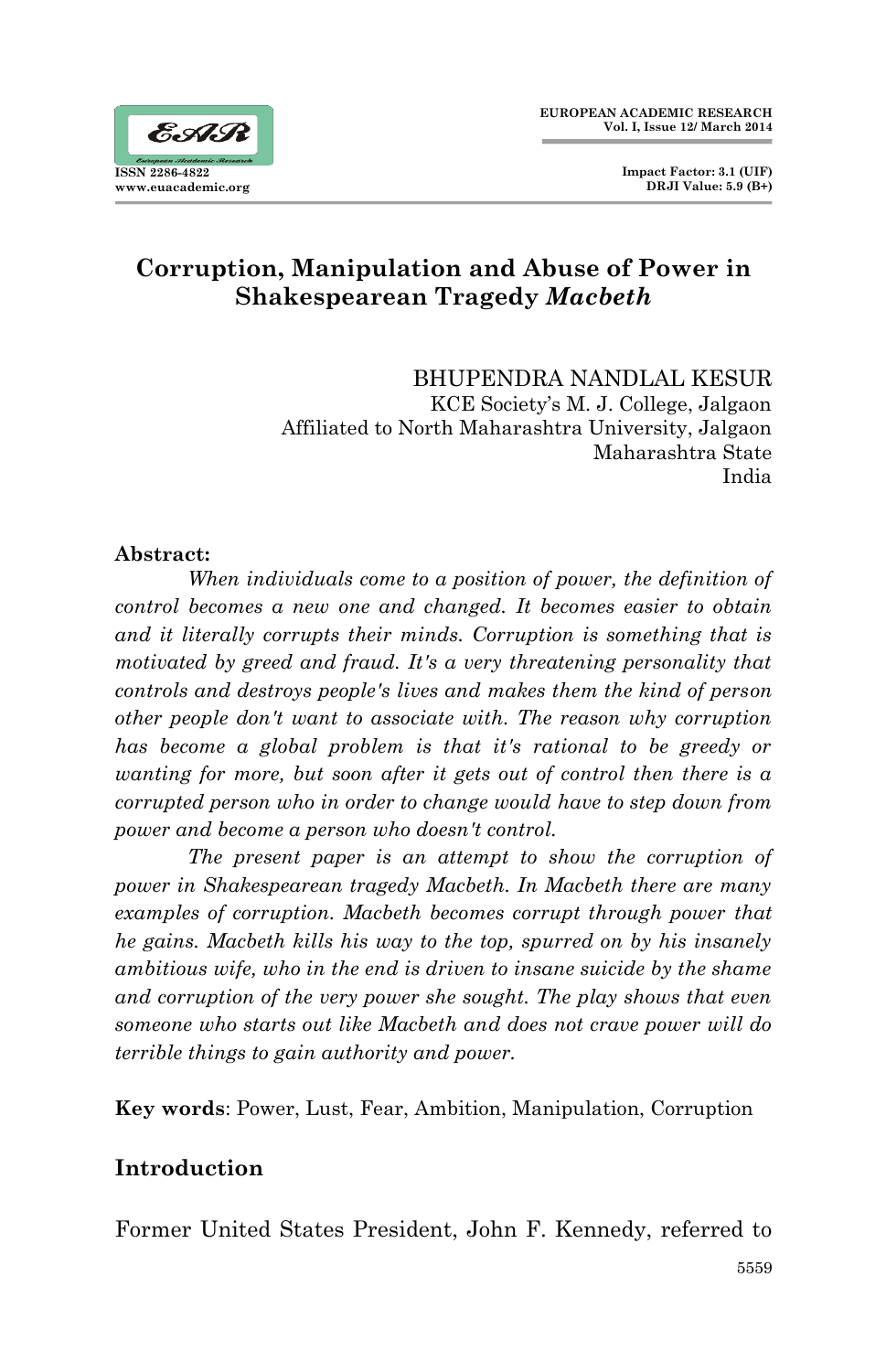the acquisition of power through immoral behaviour in his inaugural speech. He stated, "In the past, those who foolishly sought power by riding on the back of the tiger ended up inside" (1961). Kennedy does so to explore the concept of power and greed resulting in corruption. Power allows people to have control over other beings in this temporary realm. Many people yearn to have this element to create a world fit for them. The drive for power appears to be a deep-seated aspect of human nature. It is likely related to the survival instinct- both to stay alive and procreate. When individuals come into a position of power, their definition of control is altered. Control becomes easier to obtain and it literally corrupts their minds. Their personality becomes threatening and they can essentially control others' lives through evil. A powerful person is likely to be in situations where they are able to acquire their desires by simply lying, bribing, stealing and sometimes killing. People in power feel that they can do anything when they are in power for a long period of time.

Corruption of power is something brought upon by greed to obtain what one desires. The problem of corruption has been seen either as a structural problem of politics or economics, or as a cultural and individual moral problem. The definition of corruption consequently ranges from the broad terms of "misuse of public power" and "moral decay" to strict legal definitions of corruption as an act of bribery involving a public servant and a transfer of tangible resources. The encyclopedic and working definition used by the World Bank, Transparency International and others is that corruption is *the abuse of public power for private benefit (*or *profit)*. An updated version with the same elements is the definition by Mushtaq Khan, who says Corruption is "*behaviour that deviates from the formal rules of conduct governing the actions of someone in a position of public authority because of private-regarding motives such as wealth, power, or status*" (1996, 12). Corrupted people are driven to get more; nothing else matters except what they seek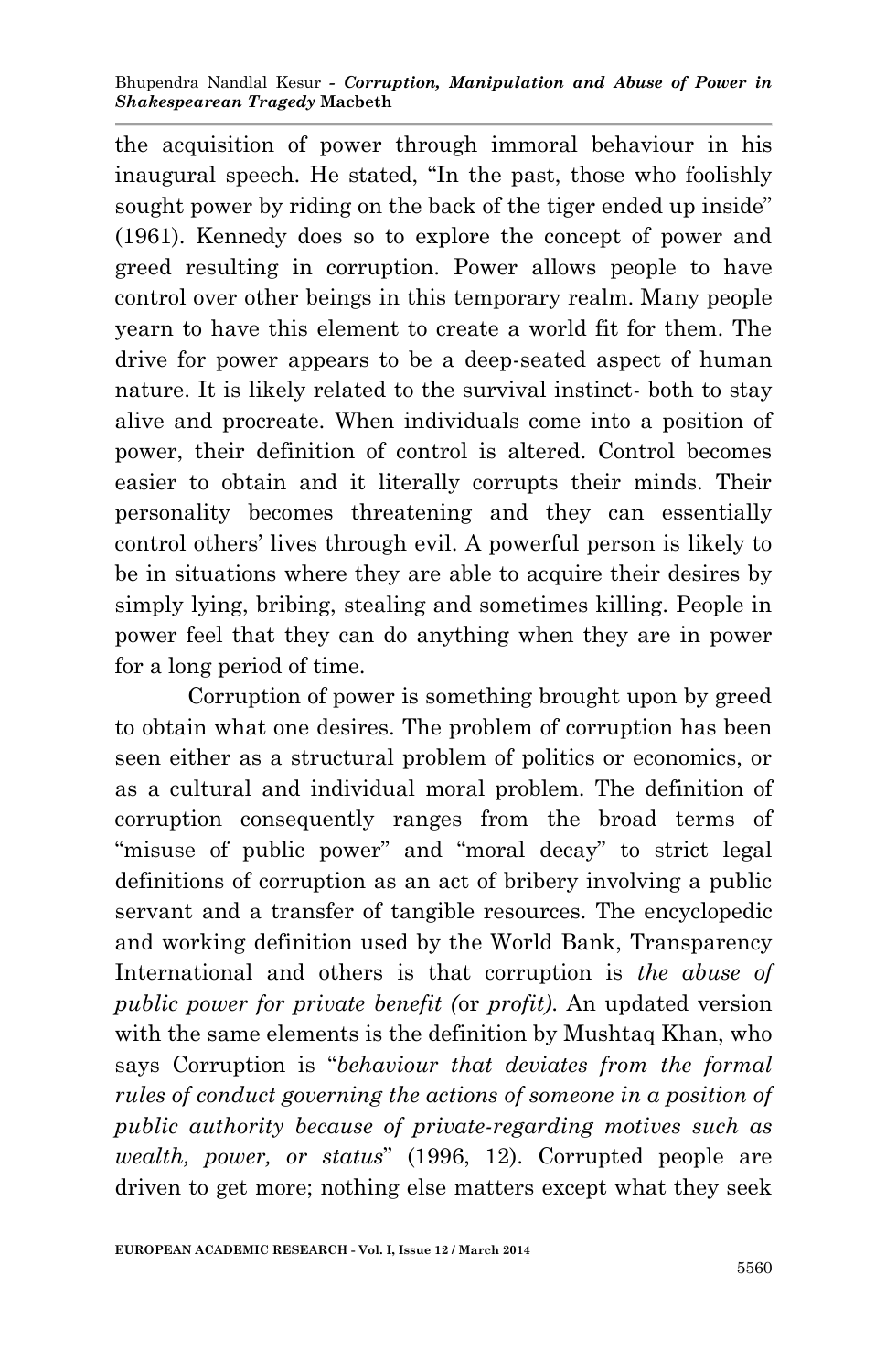to gain. Anyone who has been infected by corruption will display noticeable differences in their behaviour. They may act like the Devil himself or commit to carrying out things they normally wouldn't do. Corruption will usually be a result of a desire, pursuit or possession of power. In the book Macbeth, this is an element of man vs. nature because Macbeth goes against the natural order of things, thus causing his own selfdestruction because he is not fit to govern the nation of Scotland. John Emerich Edward Dalberg Acton expressed his opinion in a letter to Bishop Mandell Creighton, "Power corrupts and absolute power corrupts absolutely. Great men are always almost bad men." ([1887] 1907) is clearly suitable for Shakespeare's classical tragic protagonist Macbeth.

### **Corruption in Action**

The stage directions indicate that the play begins with a storm, and malignant supernatural forces immediately appear in the form of the three witches. From there, the action quickly shifts to a battlefield that is dominated by a sense of the grisliness and cruelty of war. In his description of Macbeth and Banquo's heroics, the captain dwells specifically on images of carnage: "he unseam'd him from the nave to th' chops," (Shakespeare 2007, 4) he says, describing Macbeth's slaying of Macdonwald. The bloody murders that fill the play are foreshadowed by the bloody victory that the Scots win over their enemies. Our initial impression of Macbeth, based on the captain's report of his valor and prowess in battle, is immediately complicated by Macbeth's obvious fixation upon the witches' prophecy. Macbeth is a noble and courageous warrior but his reaction to the witches' pronouncements emphasizes his great desire for power and prestige. In the beginning of the play Macbeth meets the witches; from this moment in the play onwards Macbeth has an insatiable lust for power. The witches predict that three events will happen, they predict he will be Thane of Glamis, then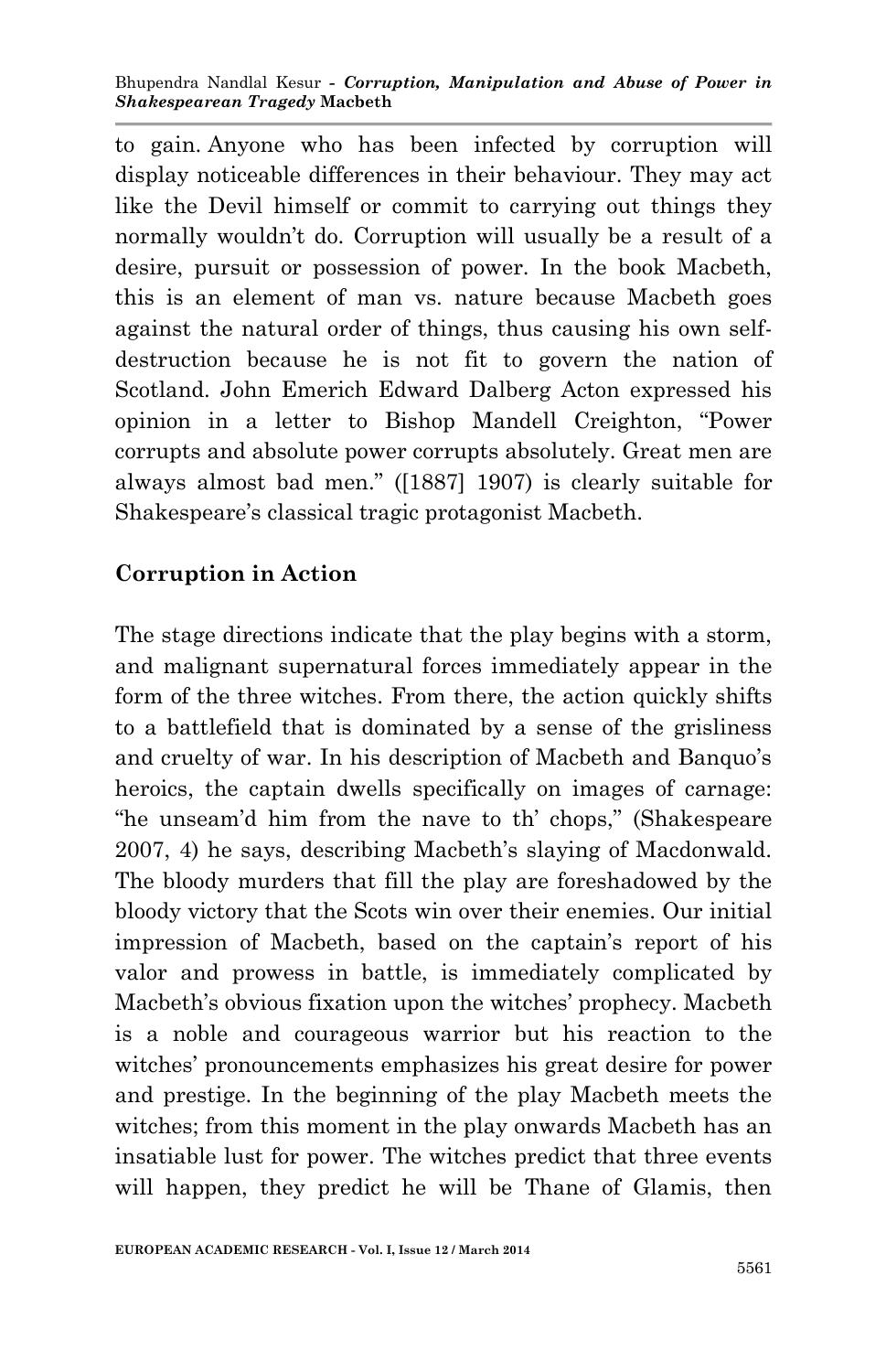Thane of Cawdor but the last shocks him the most "all hail Macbeth, that shalt be King hereafter"(7).

Macbeth immediately realizes that the fulfillment of the prophecy may require conspiracy and murder on his part. He clearly allows himself to consider taking such actions, although he is by no means resolved to do so. His reaction to the prophecy displays a fundamental confusion and inactivity: instead of resolving to act on the witches' claims, or simply dismissing them, Macbeth talks himself into a kind of thoughtful stupor as he tries to work out the situation for himself. Lady Macbeth emerges and drives the hesitant Macbeth to act; she is the will propelling his achievements. Once Lady Macbeth hears of the witches' prophecy, Duncan's life is doomed.

Macbeth contains some of Shakespeare's most vivid female characters. Lady Macbeth and the three witches are extremely wicked, but they are also stronger and more imposing than the men around them. Shakespeare has the witches speak in language of contradiction. Their famous line "Fair is foul, and foul is fair" (Shakespeare 2007, 3) is a prominent example, but there are many others, such as their characterization of Banquo as "lesser than Macbeth, and greater" (8). Such speech adds to the play's sense of moral confusion by implying that nothing is quite what it seems. Interestingly, Macbeth's line in the play "So foul and fair a day I have not seen" (7) echoes the witches' words and establishes a connection between them and Macbeth. It also suggests that Macbeth is the focus of the drama's moral confusion.

Macbeth, at the beginning of the play, seems like the sort of person who wouldn't commit the act of murder as he has a conscience. Macbeth was not ready to kill King Duncan as Duncan has given him many opportunities. But Lady Macbeth convinced him by claiming that she would never have broken a promise like this,

"How tender 'tis to love the babe who milks me:

I would, while it was smiling in my face,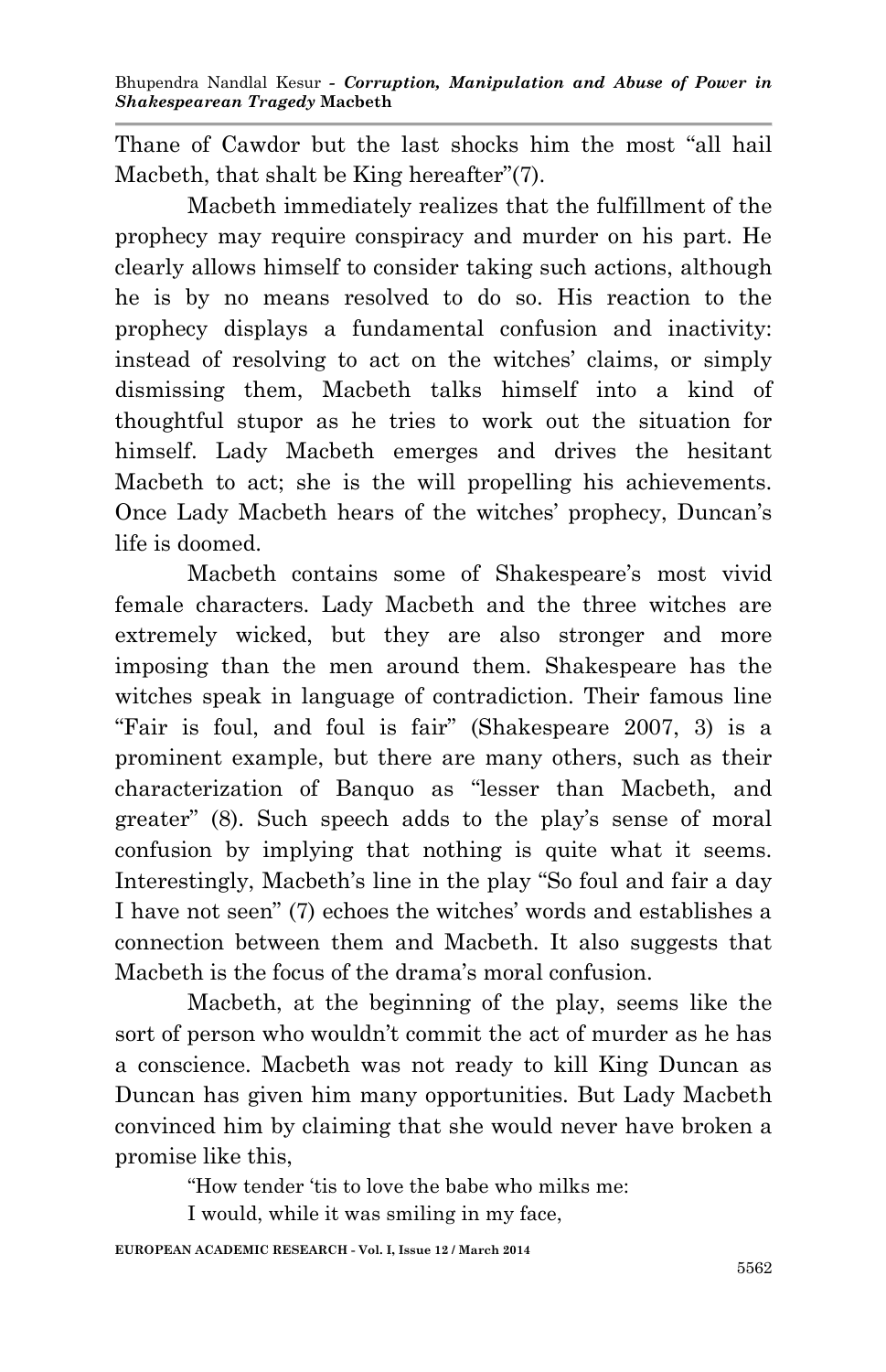Have plucked my nipple from his boneless gums And dashed the brains out, had I so sworn As you have done to this". (Shakespeare 2007, 20)

Here Lady Macbeth is saying that if she had taken up a task such as this one, she would have murdered her own baby rather than break a promise such as this one. This shows that Lady Macbeth is the one that manipulates Macbeth to commit the crime. Lady Macbeth looks like the innocent flower, but there is the serpent under it. Lady Macbeth's attitude towards power is somewhat similar to Macbeth's. When Lady Macbeth reads the letter from her husband telling her about the witches, it can be clearly seen that she will be willing to risk anything to see Macbeth king. Her opinion about murder is that if it helps her to get what she wants, she's in favour of it. Therefore Macbeth agrees to go along with Lady Macbeth's evil plan and performs the dastardly deed of killing the King (Duncan). Despite the fact that Macbeth is appalled by his deed, he still goes on to kill more people in order to secure is position. Macbeth forgets about his friends and the value of their friendships and is willing to, and does kill them if it means his position as king isn't secure, or won't be secure.

#### **War with future**

Macbeth's crime is opposed to the order and harmony of the universe. This is supported by the imagery of planting and husbandry, of feasting and conviviality, by the pleasant evocation of the calmness and beauty of nature as Duncan and Banquo enter the castle walls. Duncan himself stands for the fruitful aspects of nature: he is like Timon the source of the goodness of life, of all that Macbeth may hope to attain: "I have begun to plant thee, and will labour / To make thee full of growing..." (Shakespeare 2007, 13) The murder of Duncan strikes at all which makes life good, fruitful, beautiful; Macbeth cuts off the source of his own being, and this is echoed in Lady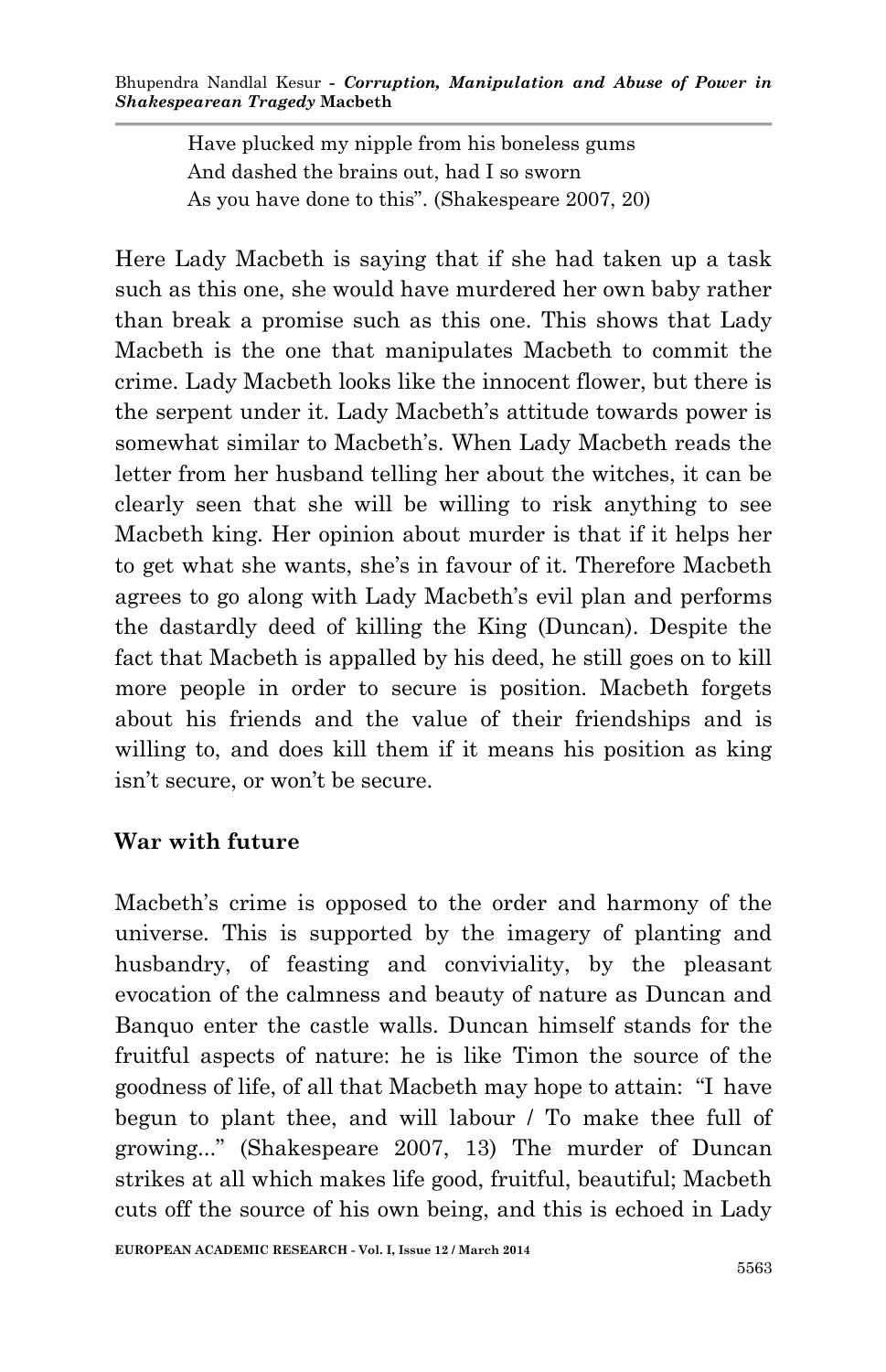Macbeth's "…Had he not resembled / My father as he slept, I had done it" (24). This line, upon which so many fantastic theories have been spun, is not primarily a literal-statement; it is a choral commentary to emphasize the father symbolism with which Duncan is endowed. Macbeth's crime is a blow against nature's unity and peace, a hideous dissertation of all creative, family, and social duties, all union and concord: this is the bond he breaks, 'the great bond' that keeps him 'pale'. By killing Duncan, Macbeth destroys the natural order of things and brings Scotland to utter chaos.

Macbeth has not only vaulting ambition for himself, but he is also ambitious to found a dynasty of kings. This makes him war with the future. His war with future is symbolized by the child or baby, and baby-images recur with great frequency and the witches show him apparitions of two children, and a number of kings, who are the descendants of Banquo. Therefore, he decides to wage a war against the future and defeat the prophecy of the witches. "Psychologists refer to this as the paradox of power. Once the person rises to power, instead of being polite, honest and outgoing, they become impulsive, reckless and rude"(Lehrer 2011). Banquo is brutally murdered but his son Fleance escapes, thus symbolising the truth that the future would always elude him and so to war with future is futile. However, he fails to realise this truth and the murder of Macduff's wife and children soon follows. He rushes on his bloody career till the very end. He and his Queen both dies childless, defeated by the future.

It could be said that the once kind Macbeth can blame his future corruption on his wife and the three witches. The incantatory quality of the weird sisters' verse can be felt even in a single couplet: "Fair is foul, and foul is fair, / Hover through the fog and filthy air (Shakespeare 2007, 3). It reflects that Macbeth is a free agent who need not have yielded to the witches hints: certainly he harbors within him what they presented before him. Yet, he has not been ensnared: the charm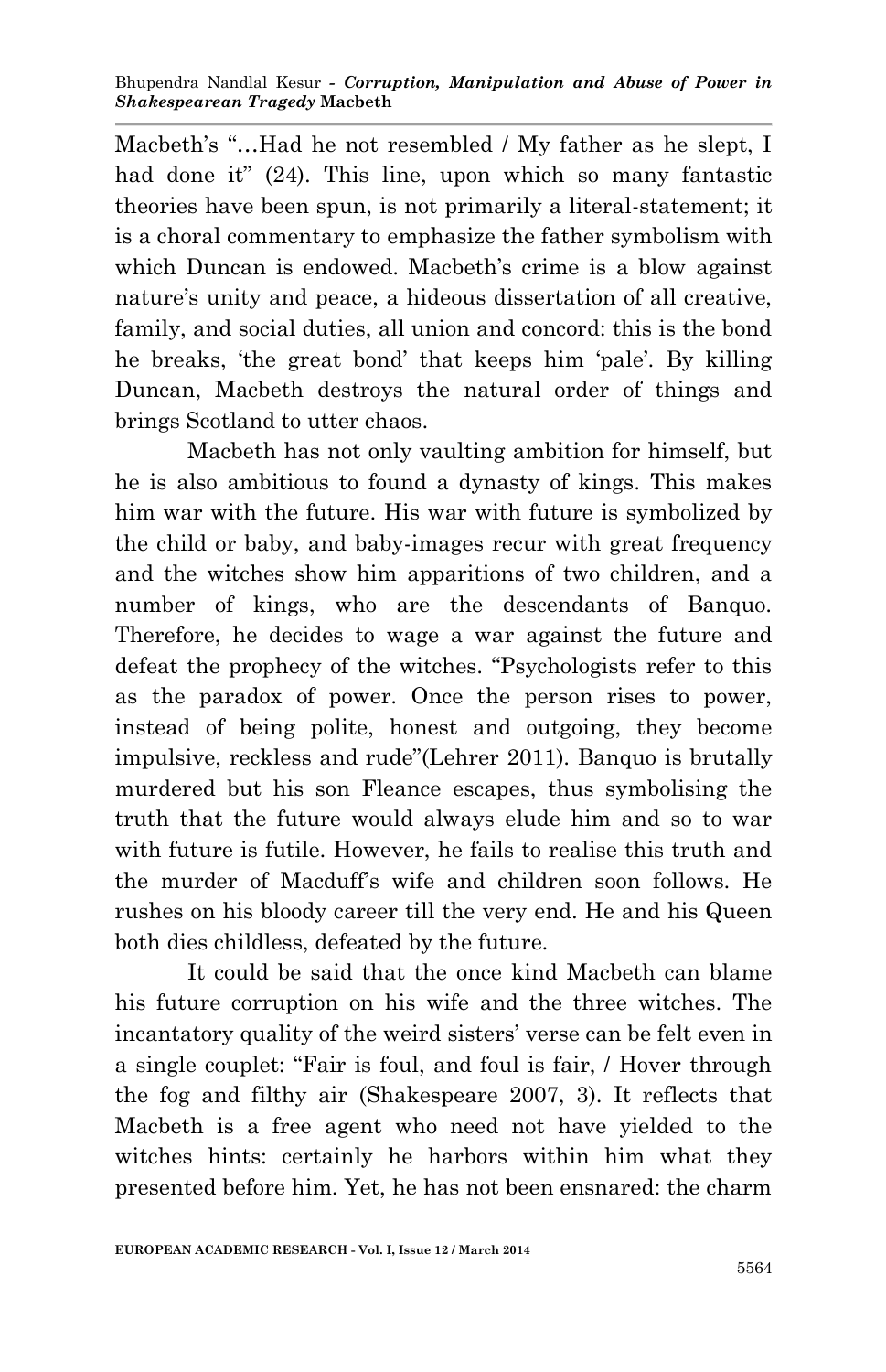has been wound up, and if he is the tyrant, viewed another way he is the victim of infernal tyranny. This second view of Macbeth as victim, finds support from Shakespeare's other tragedies and even in his use of the word 'tragedy'. The Weird Sisters in *Macbeth* are part of his mysterious inscrutable surrounding. They have the traditional petty malice of witches, and they acknowledge 'masters', but they also have properties not associated with witches: they vanish like bubbles and they speak authoritatively.

He initially believes that in seizing the highest authority, and therefore a considerable amount of power, he would gain immeasurable amounts of happiness; unfortunately, this is evidently not the case. Macbeth not only gains nothing, but also loses everything in his life which at first made him happy: society's respect, his wife, peace of mind and the benefits of relatively sound moral values. Macbeth himself acknowledges that his

> Life's but a walking shadow, a poor player That struts and frets his hour upon the stage And then is heard no more; it is a tale Told by an idiot, full of sound and fury, Signifying nothing. (Shakespeare 2007, 79)

While Macbeth's nihilistic views are not applicable to society in general, they are significant to his immediate situation in that he realizes that he has become the witches' puppet. Furthermore, Macbeth understands the situation and the possibility of death in his near future; therefore, considering that his life's purpose has become retaining his position as the King of Scotland, it is not surprising that he now views life in this way.

## **Manipulation and Lack of Will Power**

In William Shakespeare's *Macbeth* many characters use manipulation in very much the same way as politicians do in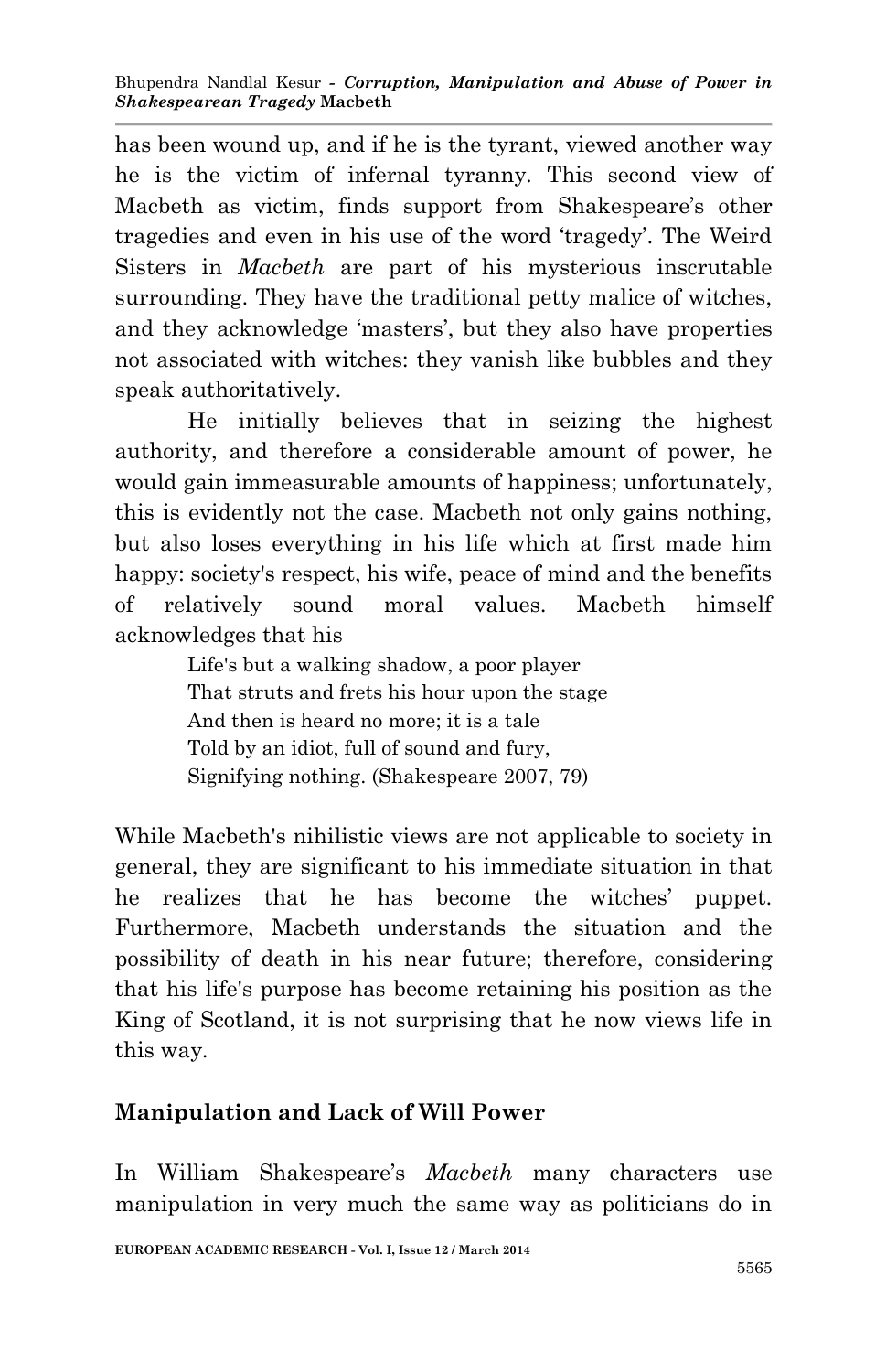the society. The characters in *Macbeth* use manipulation in order to ensure that they get what they want.

One such character who uses manipulation in order to get what she wants is Lady Macbeth. Lady Macbeth manipulates Macbeth, her husband, into killing King Duncan. When she hears of the witches prophesy of Macbeth becoming king, she believes that Macbeth needs to kill Duncan if he wants to be king and she queen. When Lady Macbeth tries to convince Macbeth to do this, at first, he does not want to do it. He believes that Duncan is a good king and so Macbeth has no need to kill him. Macbeth also states, when Duncan is visiting Macbeth's castle,

> He's here in double trust: First, I am his kinsman, and his subject, Strong both against the deed: then, as his host, Who should against his murtherer shut the door, Not bear the knife myself. (Shakespeare 2007, 18-19).

Macbeth expresses his action of killing Duncan would be unjustified because as a host, Macbeth is supposed to protect Duncan for murder, not to kill him. Lady Macbeth responds to this by questioning Macbeth's bravery and masculinity. She questions,

> ……. Art thou afeard To be the same in thine own act, and valour, As thou art in desire? Wouldst thou have that Which thou esteem'st the ornament of life, And live a coward in thine own esteem?"

(Shakespeare 2007, 19)

With these insults, Lady Macbeth manipulates Macbeth into killing Duncan. With Duncan dead, Macbeth becomes king, and Lady Macbeth becomes queen just as she wanted.

Later in the play, Macbeth also uses manipulation in order to get what he wants. Realizing that all of the witches' prophecies have come true except the prophecy that Banquo's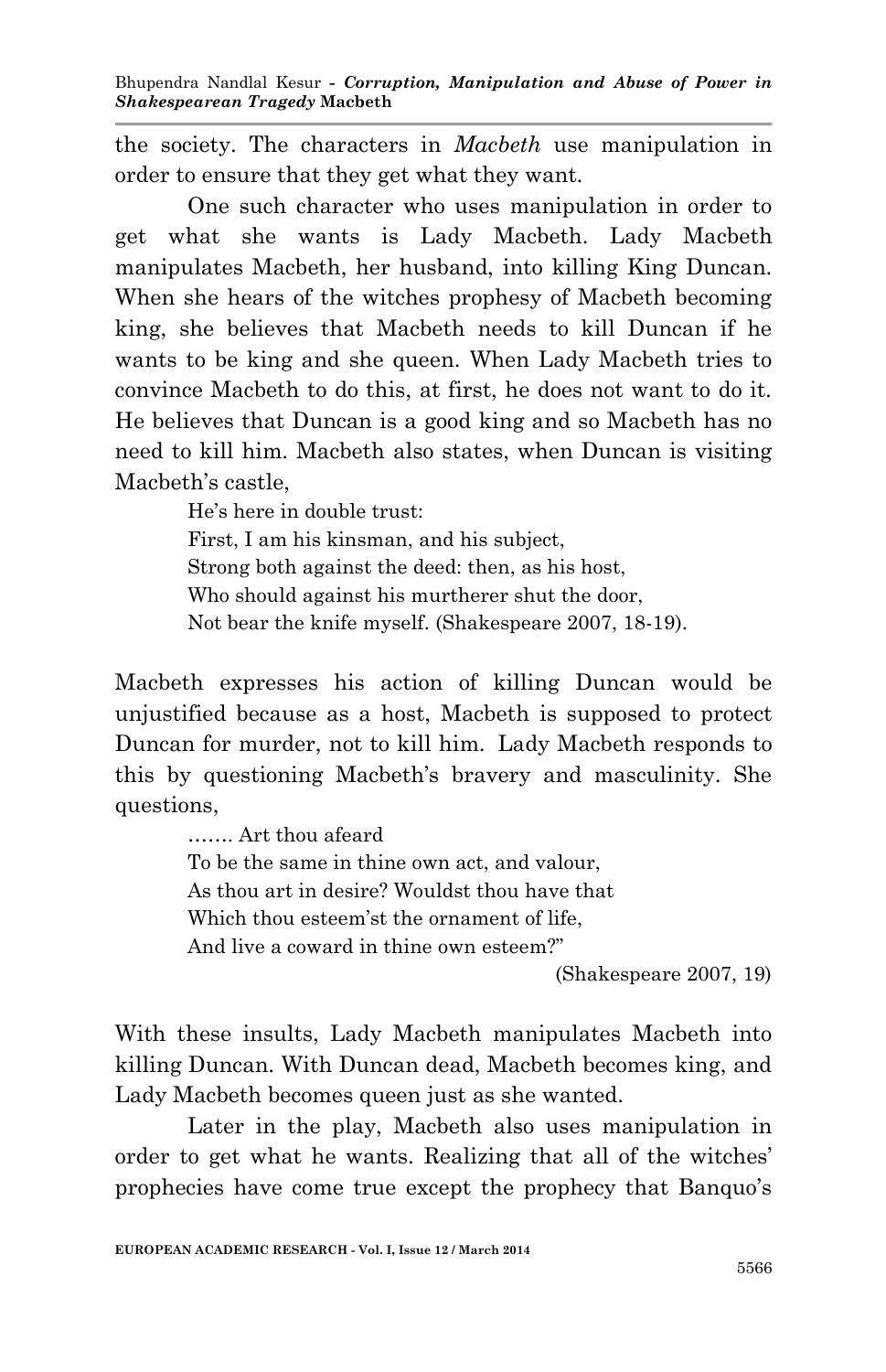children will become kings, Macbeth becomes suspicious that Banquo may try to kill him and become king. In order to ensure that this does not happen, Macbeth hires two murderers to kill Banquo and his son while they are out riding. Macbeth manipulates them into believing that Banquo is their enemy. In one of their meetings, Macbeth says to the two murderers,

> Know that it was he, in the times past, Which held you so under fortune, Which you thought had been our innocent self. … Are you so gospell'd, to pray for this good man, And for his issue, whose heavy hand Hath bow'd you to the grave, and beggar'd Yours for ever? (Shakespeare 2007, 37-38)

In these lines Macbeth blames the two murderer's poverty on Banquo and questions why they would pray for someone who made them beggars. After these lines, the murderers agree to kill Banquo, and they eventually do so. Macbeth manipulates the two murderers in order to feel secure that Banquo would not kill him to become king. Both Lady Macbeth and Macbeth use manipulation in order to get what they desire. These two characters show that William Shakespeare knew just how strong a manipulative person can be.

Besides his 'vaulting ambition', Macbeth also has a weakness of will. That is why he yields to the suggestion of the witches, and Lady Macbeth, called, "the fourth witch", is able to overcome his resistance by "the valour of her tongue". Lady Macbeth displays far greater strength of will than Macbeth. Macbeth is hesitant to kill his relative and guest, Duncan. He is surrounded by doubt and guilt but Lady Macbeth has no such doubt. She does not need "supernatural soliciting" to inspire her. She determines the course of action to be adopted the moment she gets Macbeth's letter. She stays firm on the course till her ambition is reached. "Glamis thou art, and Cawdor, and shalt be / What thou art promised" (Shakespeare 2007, 14).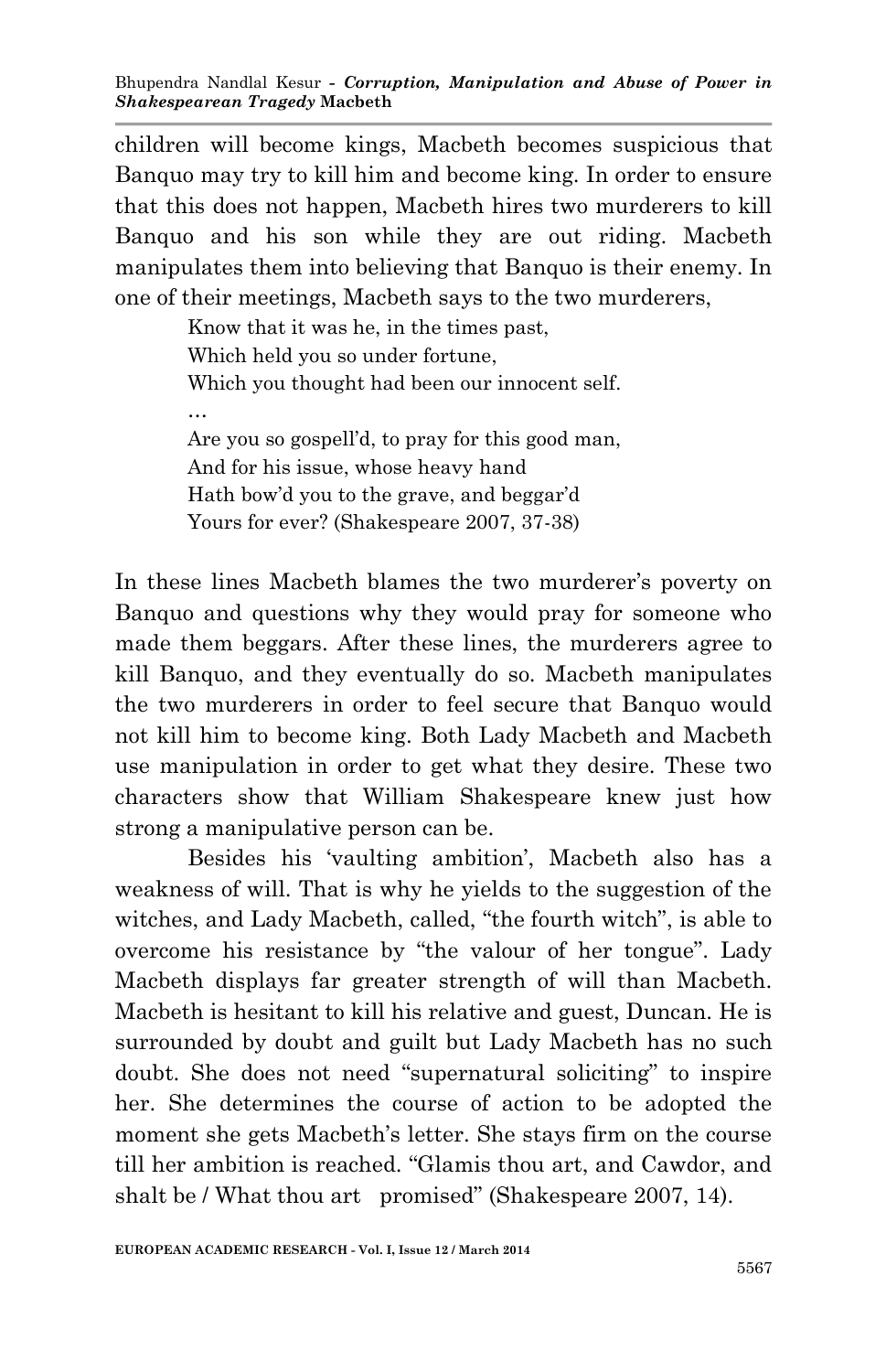Bhupendra Nandlal Kesur *- Corruption, Manipulation and Abuse of Power in Shakespearean Tragedy* **Macbeth**

She utters immediately after reading the letter. Her greetings on meeting Macbeth show clearly that she has formulated a clear-cut plan to make Macbeth the king of Scotland. She shows the strength of her will especially when Macbeth asks her what "if we should fail?" Her reply, "We fail! / But screw your courage to the sticking place / And we will not fail…" (20) is typical of her and her unrelenting determination. She has an abundance of energy and even invokes the spirits to unsex her so that she can commit the murder successfully. It is by personal appeals, and through sheer force of will that she impels Macbeth to the deed. Her passionate courage is the sole motivation that inspires Macbeth to commit the murder.

His remorse at the deed, his sense of futility is clearly brought out when he says: "Had I but died an hour before this chance, / I had lived a blessed time; for from this instant / There is nothing serious in mortality (Shakespeare 2007, 30). The other murders of his are a logical corollary of the first one. He suffered from a sense of insecurity, and fear of retaliation. His sleepless torture would vanish, he thought, if only he had no cause for fear. Power further corrupts Macbeth into losing all humanity and makes him become a butcher, who has no emotions and only wants to kill more. Macbeth fears the loss of power, and no longer possesses any conscience. On the basis of the first prophecy, he decides to kill Banquo and his son. For the council with the three witches makes him to take more steps in blood as he arranges the murder of Lady Macduff and her child. Such an unquenchable thirst for blood turns Macbeth into a butcher like tyrant who has lost support of all the loyals of Scotland and makes the further battle with Macduff, who comes to take revenge. Macbeth has to pay such an authority with his own life.

#### **Conclusion**

Macbeth has been able to kill someone who was near him, and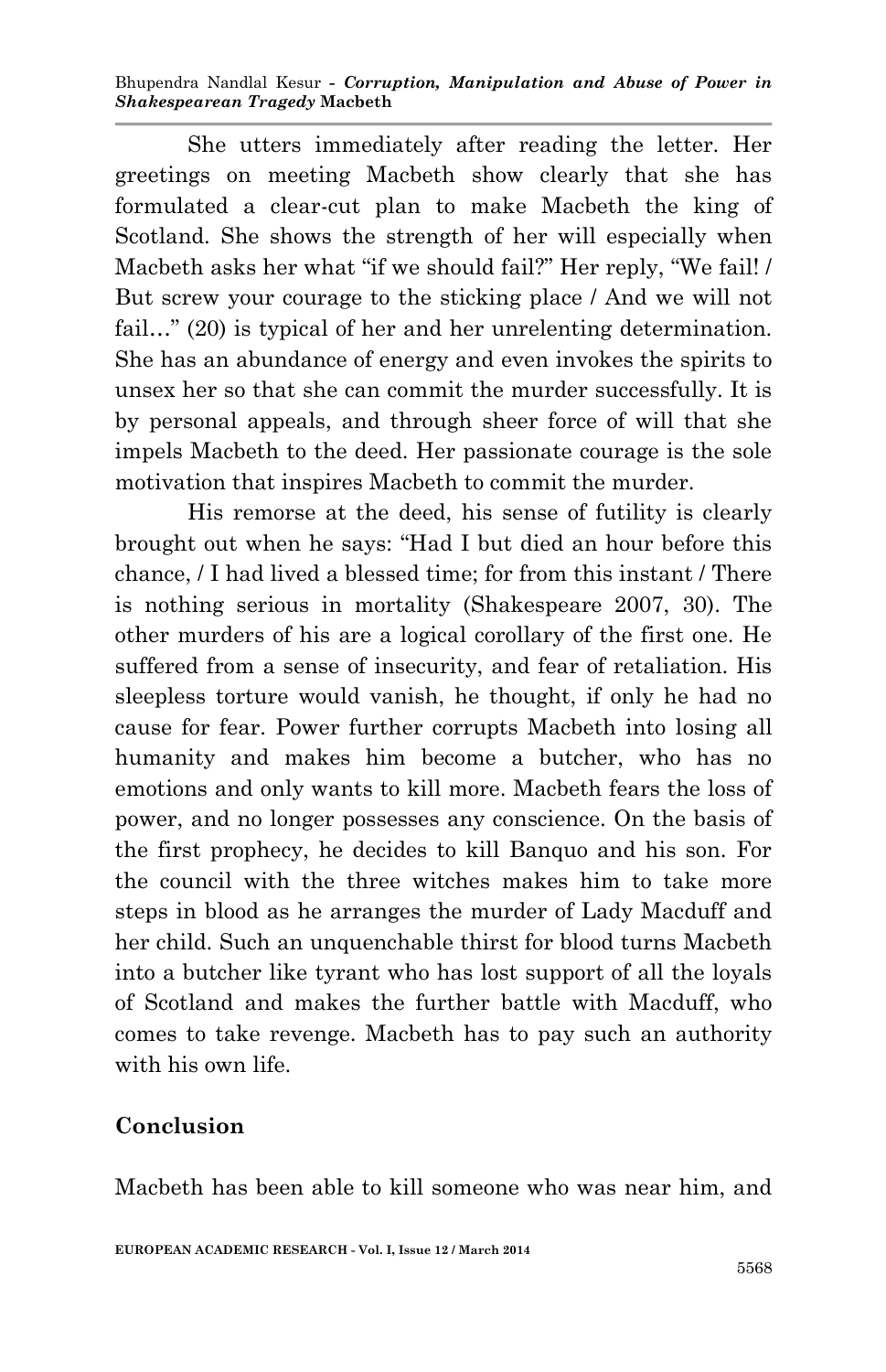who trusted him. He conjures the courage to kill the King but after this event people are merely removable obstacles in his ultimate conquest for victory. This shows that power has corrupted and enabled him to murder another human. This is the beginning of his demise. Macbeth is crowned King, his hubris is clearly shown in the way that after he becomes King, he becomes even more bloodthirsty and is able to dispose of people without consulting Lady Macbeth-his beloved wife. This is proved when Banquo and his children are murdered. At the begging of the play, Macbeth and Duncan are very good friends. It is only when Macbeth hears "Thou shalt get kings, though thou be none" (Shakespeare 2007, 8) from the witches that he begins to be wary of Banquo. He is told by the witches that he will be King. However, Macbeth's children will not become Kings. As King, he orders the deaths of Banquo and his son, an act which again would have been unthinkable before he was King. Once again, this action proves that absolute power corrupts absolutely.

Power has corrupted him to such an extent that he has hallucinations. This is a strong element of his demise, people are now apprehensive about Macbeth and his actions and some are beginning to suspect him. Perhaps the words that give Macbeth the most power, and certainly confidence are from the witches, they say "…none of a woman born shall harm Macbeth" (Shakespeare 2007, 55). This gives Macbeth a tremendous amount of self-assurance boost and he becomes arrogant and completely corrupt; he thinks he is invincible. This is a contributory in his downfall especially when he finds out that Macduff is caesarean born. The witches are also a part of Macbeth's downfall they say "Macbeth shall never vanquished be, until / Great Birnam wood to high Dunsinane hill / Shall come against him" (56). Such an event like this was thought to be impossible; the witches give him sheer confidence and the feeling of being indomitable by telling him that only when a forest moves towards his castle he can be harmed.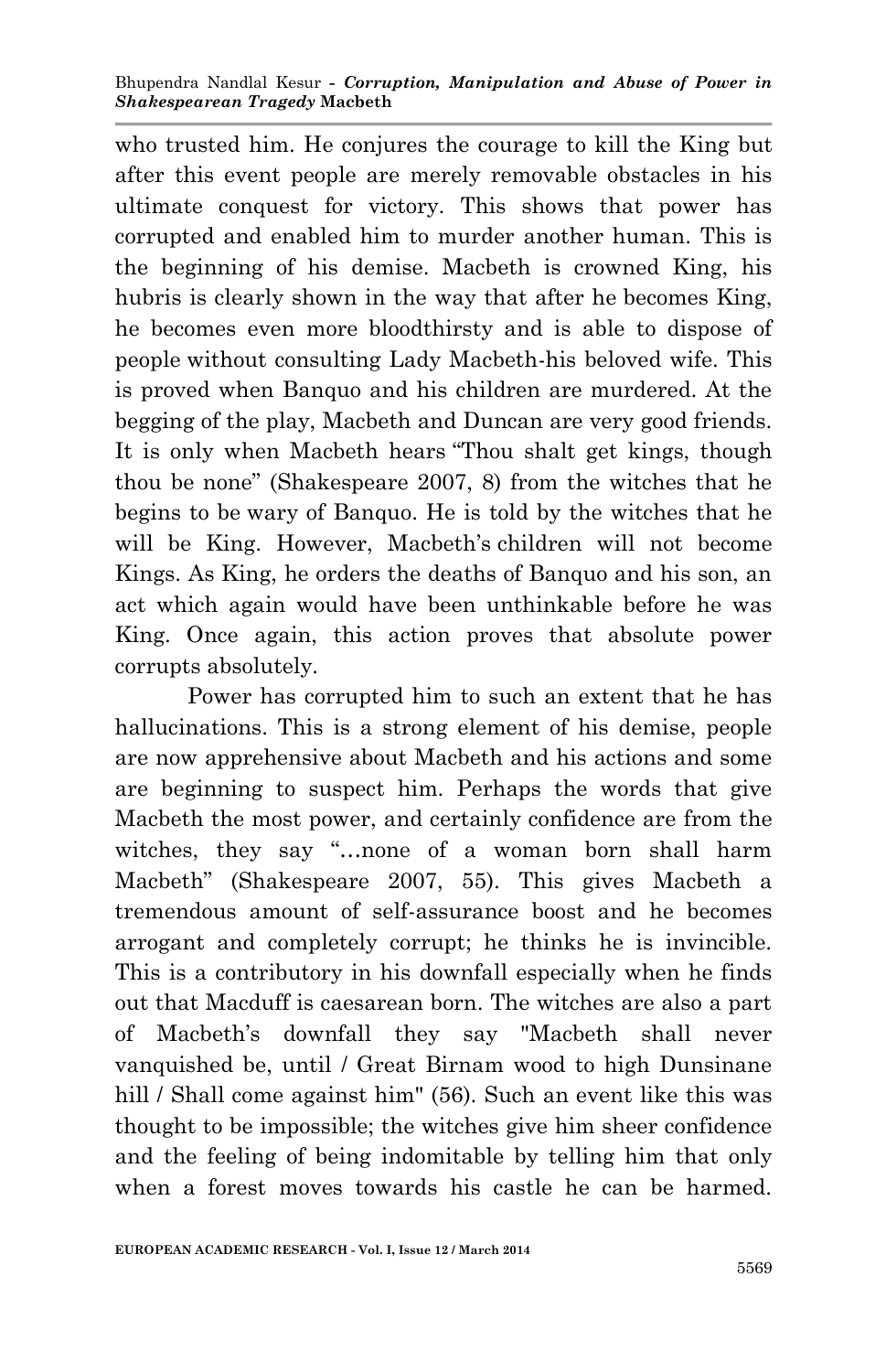Macbeth says "Till Birnam wood remove to Dunsinane, / I cannot taint with fear…" (75) proving that he thinks he is invincible.

To conclude, Acton's opinion "power corrupts and absolute power corrupts absolutely" ([1887] 1907) sums up Macbeth. From the very first time he sees the witches he becomes corrupt, nothing is adequate for him; as he discards anyone standing in his way. Becoming King also means he has absolute power. Once King, Macbeth becomes everyone's enemy, he is convinced he is invincible which leads to his inevitable downfall and demise. To be brief, it is Macbeth's fate to be tempted by the power of the throne. His ambition for power makes him susceptible to make him lose all humanity. All in all, Macbeth is created by power, tempted by power, crazed by power and finally destroyed by power.

## **BIBLIOGRAPHY:**

- Acton, Lord. 1887. *Historical Essays and Studies*. ed. John Neville Figgis and Reginald Vere Laurence (London: Macmillan, 1907) Chapter: *APPENDIX.* Accessed February 22, 2014. http://oll.libertyfund.org/title/2201/203934 and www.britannica.com/topic/4647/supplementalinformation
- Encyclopedia.com*.* 2008*.* "Corruption." *International Encyclopedia of the Social Sciences.* Accessed February 23, 2014.

http://www.encyclopedia.com/doc/ 1G2-3045300467.html

Kennedy, John F. 1961. "Inaugural Address*.*" *Great American Documents*. Accessed July 12, 2013. http://www.greatamericandocuments.com/speeches/jfkinaugural.html

Khan, Mushtaq. 1996. "A typology of corrupt transactions in